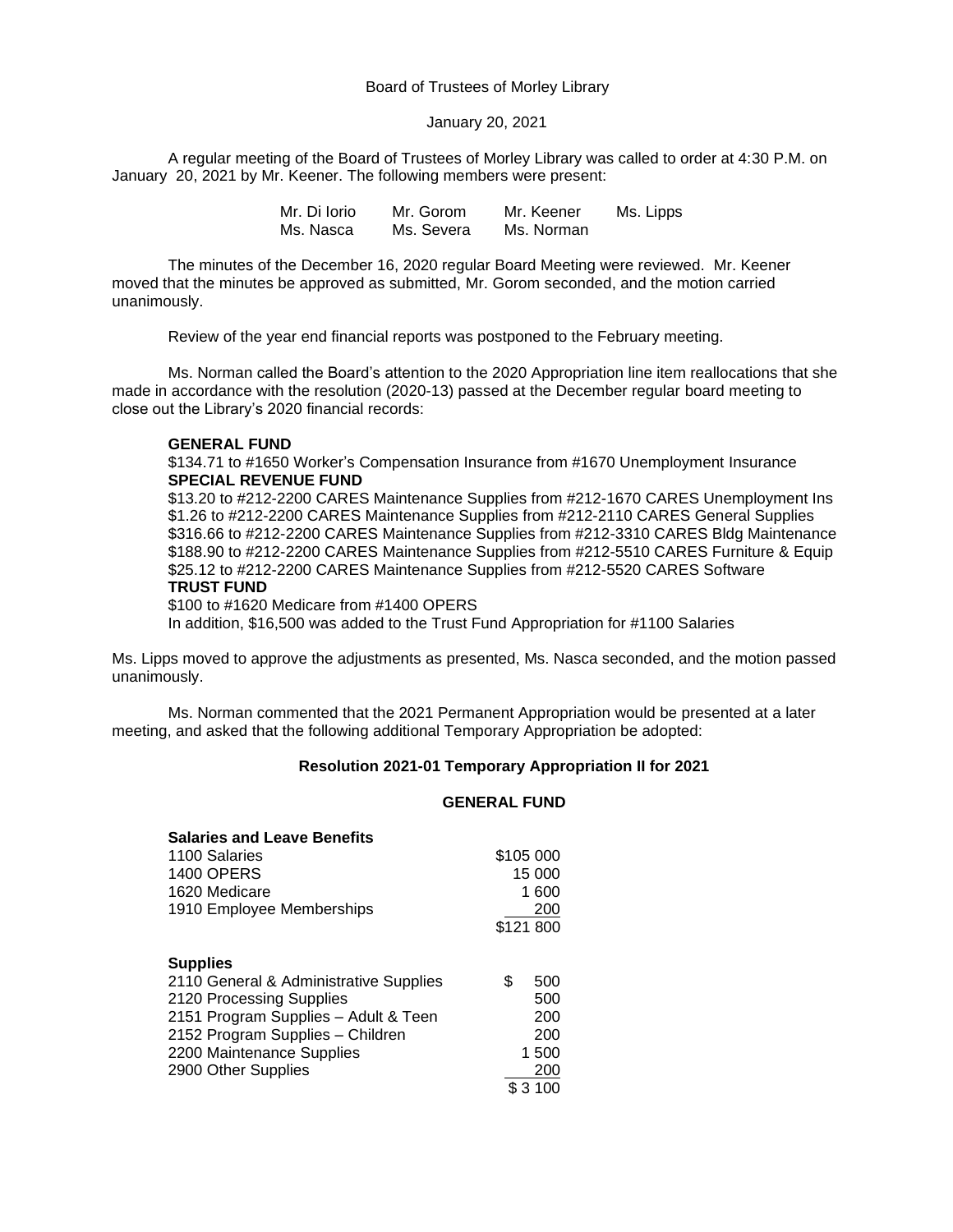| <b>Purchased &amp; Contracted Services</b> |           |          |  |
|--------------------------------------------|-----------|----------|--|
| 3110 Travel & Meeting Expense              | \$        | 200      |  |
| 3120 Training Expense                      |           | 100      |  |
| 3250 Marketing Expense                     |           | 200      |  |
| 3310 Building Maintenance                  |           | 5 000    |  |
| 3400 Insurance                             |           | 1 000    |  |
| 3500 Rents & Leases                        |           | 1700     |  |
| 3600 Utilities                             |           | 15 000   |  |
| 3700 Professional Services                 |           | 4 000    |  |
| 3751 Program Services - Adult & Teen       |           | 200      |  |
| 3752 Program Services - Children           |           | 200      |  |
|                                            |           | \$27600  |  |
| <b>Library Materials &amp; Information</b> |           |          |  |
| 4100 Books & Pamphlets                     |           | \$10 000 |  |
| 4110 E Books                               |           | 1 000    |  |
| 4200 Periodicals                           |           | 300      |  |
| 4330 Audiobooks                            |           | 1 200    |  |
| 4332 Digital Audiobooks                    |           | 1 500    |  |
| 4360 DVDs                                  |           | 1 500    |  |
| 4380 Video Games                           |           | 500      |  |
| 4510 Data Bases                            |           | 1 000    |  |
|                                            | \$        | 17 000   |  |
| <b>Capital Outlay</b>                      |           |          |  |
| 5520 Software                              | \$        | 1 000    |  |
| <b>Other Objects</b>                       |           |          |  |
| 7100 Dues & Memberships                    | \$        | 500      |  |
| <b>Contingency</b>                         |           |          |  |
| 8900 Contingency                           | \$        | 3 0 0 0  |  |
| <b>TOTAL GENERAL FUND</b>                  | \$174 000 |          |  |
| <b>DEBT SERVICE FUND</b>                   |           |          |  |
| 9900 Transfers Out                         | \$27 000  |          |  |
| <b>TOTAL DEBT SERVICE FUND</b>             | \$27000   |          |  |

Ms. Nasca moved adoption of the Resolution, Ms. Lipps seconded, and the motion carried unanimously.

Ms. Norman announced that Jessica Smith had been hired as Children's Services Manager; Jessica was most recently a Children's Librarian at Euclid Public Library. She also briefed the Board on COVID-19 impacts on Library staff.

Ms. Norman requested that the Board make the following resolution:

# **Resolution 2021-02 Renewal of Section 125 Premium Only Plan**

RESOLVED, that the form of Amended Section 125 Cafeteria Plan effective February 1, 2021 presented to this meeting is hereby approved and adopted and that the proper officers of the Employer are hereby authorized and directed to execute and deliver to the Administrator of the Plan one or more counterparts of the Plan.